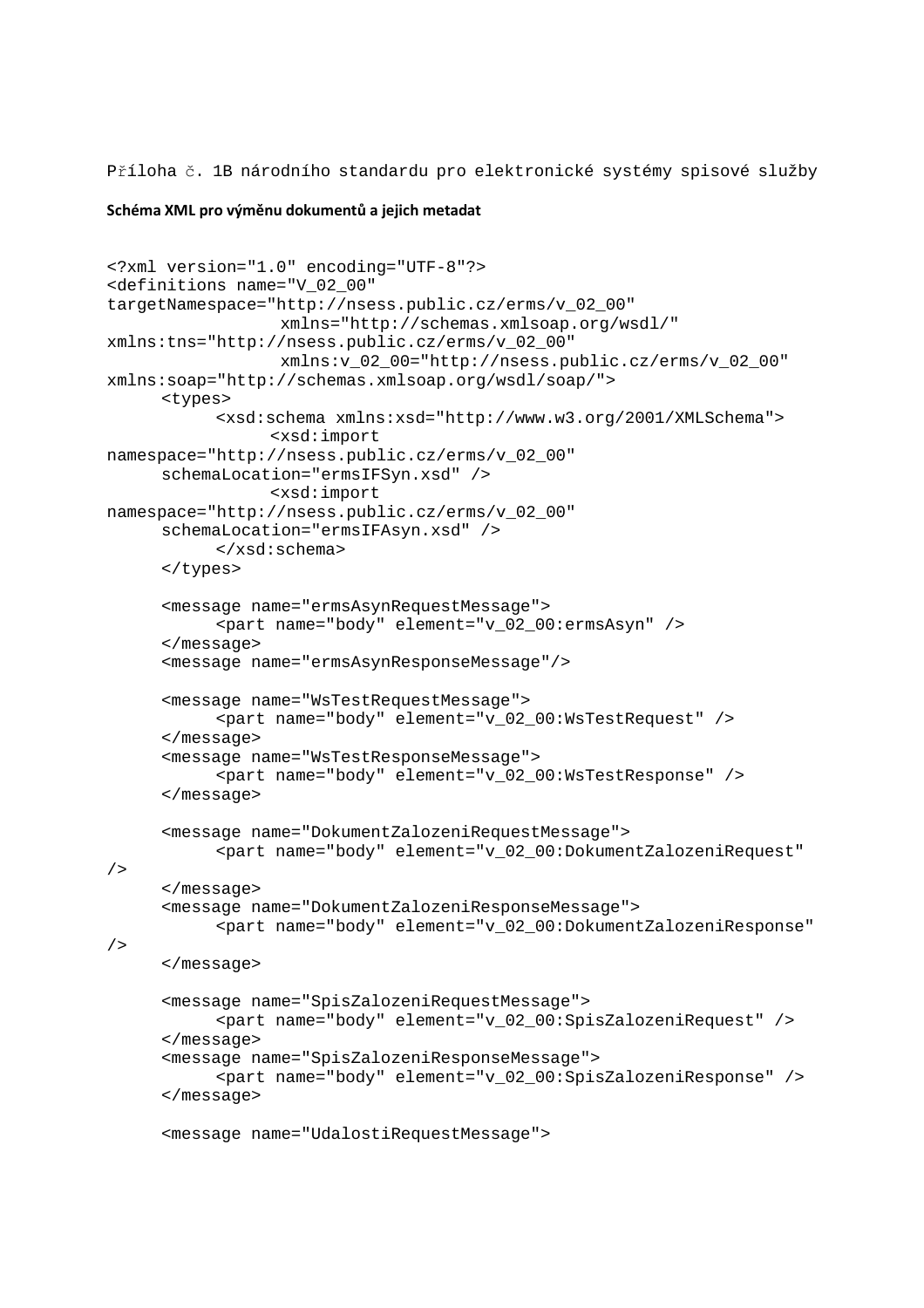```
 <part name="body" element="v_02_00:UdalostiRequest" /> 
       </message> 
       <message name="UdalostiResponseMessage"> 
            <part name="body" element="v_02_00:UdalostiResponse" /> 
       </message> 
       <message name="DokumentPostoupeniZadostRequestMessage"> 
             <part name="body" 
element="v_02_00:DokumentPostoupeniZadostRequest" /> 
       </message> 
       <message name="DokumentPostoupeniZadostResponseMessage"> 
            <part name="body" 
element="v_02_00:DokumentPostoupeniZadostResponse" /> 
       </message> 
       <message name="ProfilDokumentuZadostRequestMessage"> 
            <part name="body" 
element="v_02_00:ProfilDokumentuZadostRequest" /> 
       </message> 
       <message name="ProfilDokumentuZadostResponseMessage"> 
            <part name="body" 
element="v_02_00:ProfilDokumentuZadostResponse" /> 
       </message> 
       <message name="ProfilSpisuZadostRequestMessage"> 
            <part name="body" element="v_02_00:ProfilSpisuZadostRequest" 
/ </message> 
       <message name="ProfilSpisuZadostResponseMessage"> 
            <part name="body" element="v_02_00:ProfilSpisuZadostResponse" 
/> 
       </message> 
       <message name="SouborZadostRequestMessage"> 
            <part name="body" element="v_02_00:SouborZadostRequest" /> 
       </message> 
       <message name="SouborZadostResponseMessage"> 
            <part name="body" element="v_02_00:SouborZadostResponse" /> 
       </message> 
       <message name="DavkySeznamRequestMessage"> 
            <part name="body" element="v_02_00:DavkySeznamRequest" /> 
       </message> 
       <message name="DavkySeznamResponseMessage"> 
             <part name="body" element="v_02_00:DavkySeznamResponse" /> 
       </message> 
       <message name="DavkaZadostRequestMessage"> 
            <part name="body" element="v_02_00:DavkaZadostRequest" /> 
       </message> 
       <message name="DavkaZadostResponseMessage"> 
             <part name="body" element="v_02_00:DavkaZadostResponse" />
```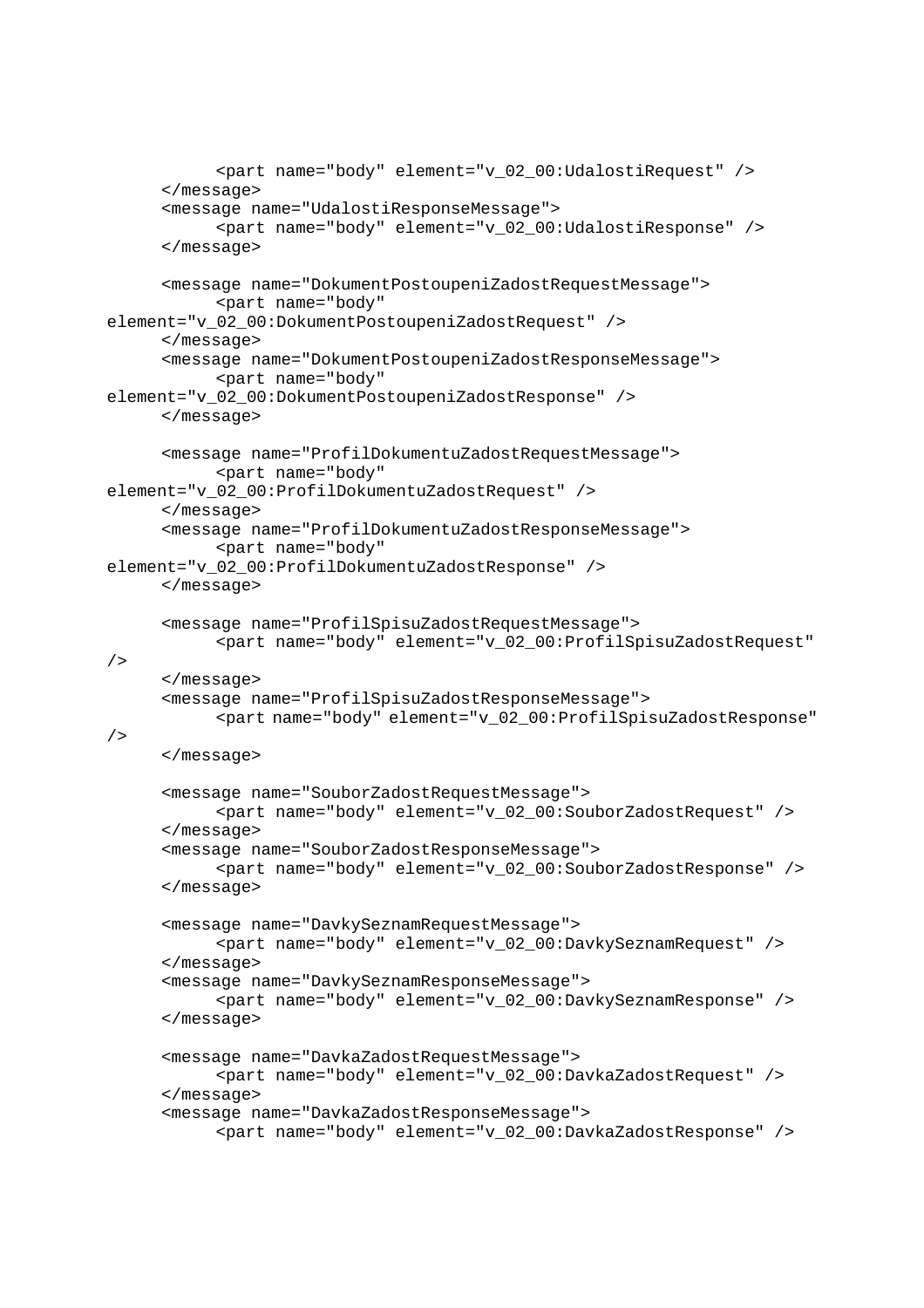```
 </message> 
       <message name="CiselnikZadostRequestMessage"> 
            <part name="body" element="v_02_00:CiselnikZadostRequest" /> 
       </message> 
       <message name="CiselnikZadostResponseMessage"> 
             <part name="body" element="v_02_00:CiselnikZadostResponse" /> 
       </message> 
       <message name="FunkcniMistaRequestMessage"> 
            <part name="body" element="v_02_00:FunkcniMistaRequest" /> 
       </message> 
       <message name="FunkcniMistaResponseMessage"> 
             <part name="body" element="v_02_00:FunkcniMistaResponse" /> 
       </message> 
       <message name="PrideleneSeznamRequestMessage"> 
            <part name="body" element="v_02_00:PrideleneSeznamRequest" /> 
       </message> 
       <message name="PrideleneSeznamResponseMessage"> 
            <part name="body" element="v_02_00:PrideleneSeznamResponse" 
       </message> 
       <portType name="V_02_00PortSyn"> 
            <operation name="DokumentZalozeni"> 
                  <input message="tns:DokumentZalozeniRequestMessage" /> 
                  <output message="tns:DokumentZalozeniResponseMessage" 
            </operation> 
            <operation name="SpisZalozeni"> 
                  <input message="tns:SpisZalozeniRequestMessage" /> 
                  <output message="tns:SpisZalozeniResponseMessage" /> 
            </operation> 
            <operation name="Udalosti"> 
                  <input message="tns:UdalostiRequestMessage" /> 
                  <output message="tns:UdalostiResponseMessage" />
            </operation> 
            <operation name="DokumentPostoupeniZadost"> 
                  <input 
message="tns:DokumentPostoupeniZadostRequestMessage" /> 
                  <output 
message="tns:DokumentPostoupeniZadostResponseMessage" /> 
            </operation> 
            <operation name="ProfilDokumentuZadost"> 
                  <input 
message="tns:ProfilDokumentuZadostRequestMessage" /> 
                  <output
```

```
/>
```
/>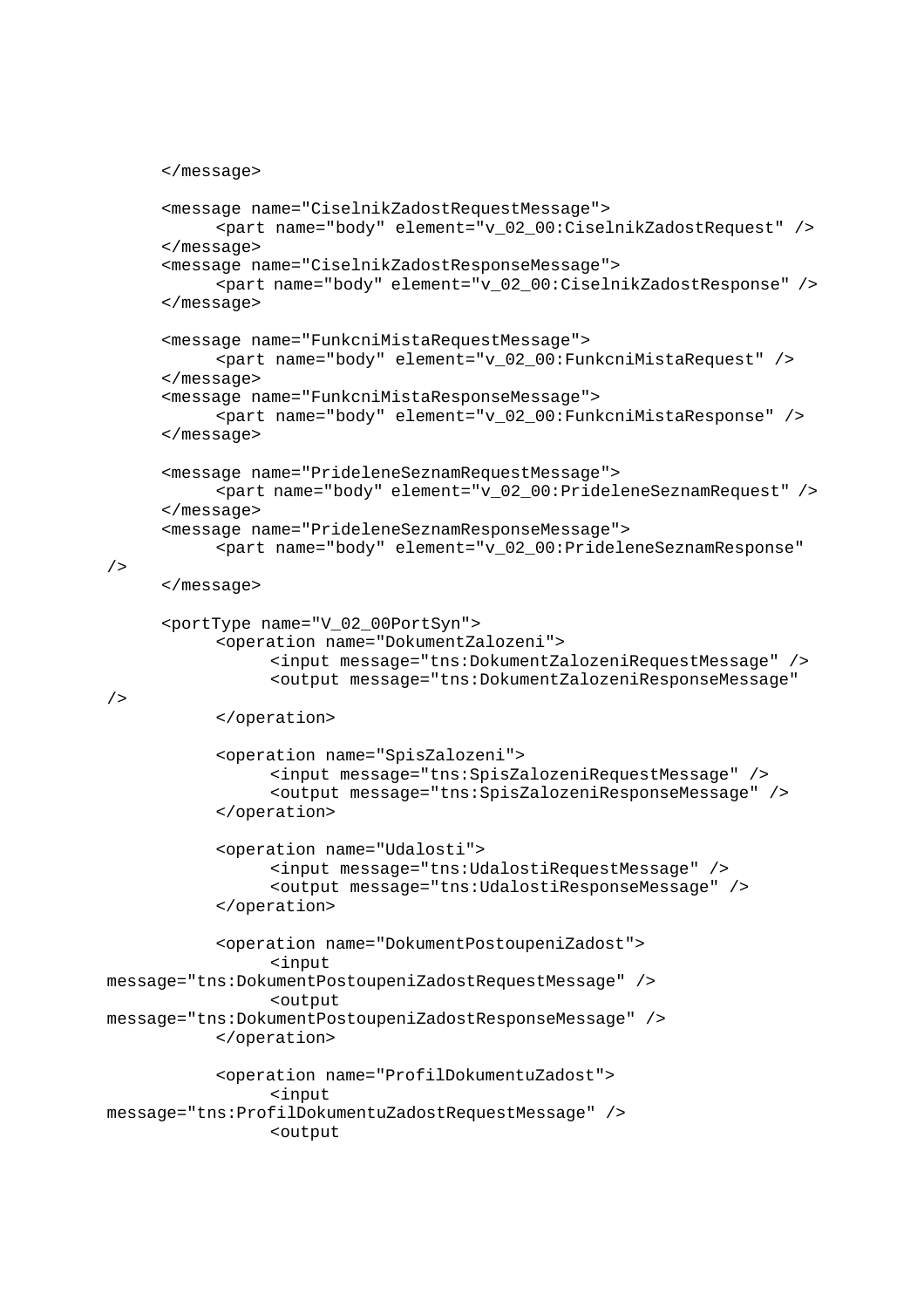```
message="tns:ProfilDokumentuZadostResponseMessage" /> 
            </operation> 
            <operation name="ProfilSpisuZadost"> 
                  <input message="tns:ProfilSpisuZadostRequestMessage" /> 
                  <output message="tns:ProfilSpisuZadostResponseMessage" 
/> 
            </operation> 
            <operation name="SouborZadost"> 
                  <input message="tns:SouborZadostRequestMessage" /> 
                  <output message="tns:SouborZadostResponseMessage" /> 
            </operation> 
             <operation name="CiselnikZadost"> 
                  <input message="tns:CiselnikZadostRequestMessage" /> 
                  <output message="tns:CiselnikZadostResponseMessage" /> 
            </operation> 
            <operation name="DavkaZadost"> 
                  <input message="tns:DavkaZadostRequestMessage" /> 
                  <output message="tns:DavkaZadostResponseMessage" /> 
            </operation> 
            <operation name="DavkySeznam"> 
                  <input message="tns:DavkySeznamRequestMessage" /> 
                  <output message="tns:DavkySeznamResponseMessage" /> 
             </operation> 
            <operation name="FunkcniMista"> 
                  <input message="tns:FunkcniMistaRequestMessage" /> 
                  <output message="tns:FunkcniMistaResponseMessage" /> 
            </operation> 
            <operation name="PrideleneSeznam"> 
                  <input message="tns:PrideleneSeznamRequestMessage" /> 
                  <output message="tns:PrideleneSeznamResponseMessage" /> 
            </operation> 
       </portType> 
       <portType name="V_02_00PortAsyn"> 
            <operation name="ermsAsyn"> 
                  <input message="tns:ermsAsynRequestMessage" /> 
                  <output message="tns:ermsAsynResponseMessage"/> 
            </operation> 
            <operation name="WsTest"> 
                  <input message="tns:WsTestRequestMessage" /> 
                  <output message="tns:WsTestResponseMessage" /> 
            </operation> 
       </portType>
```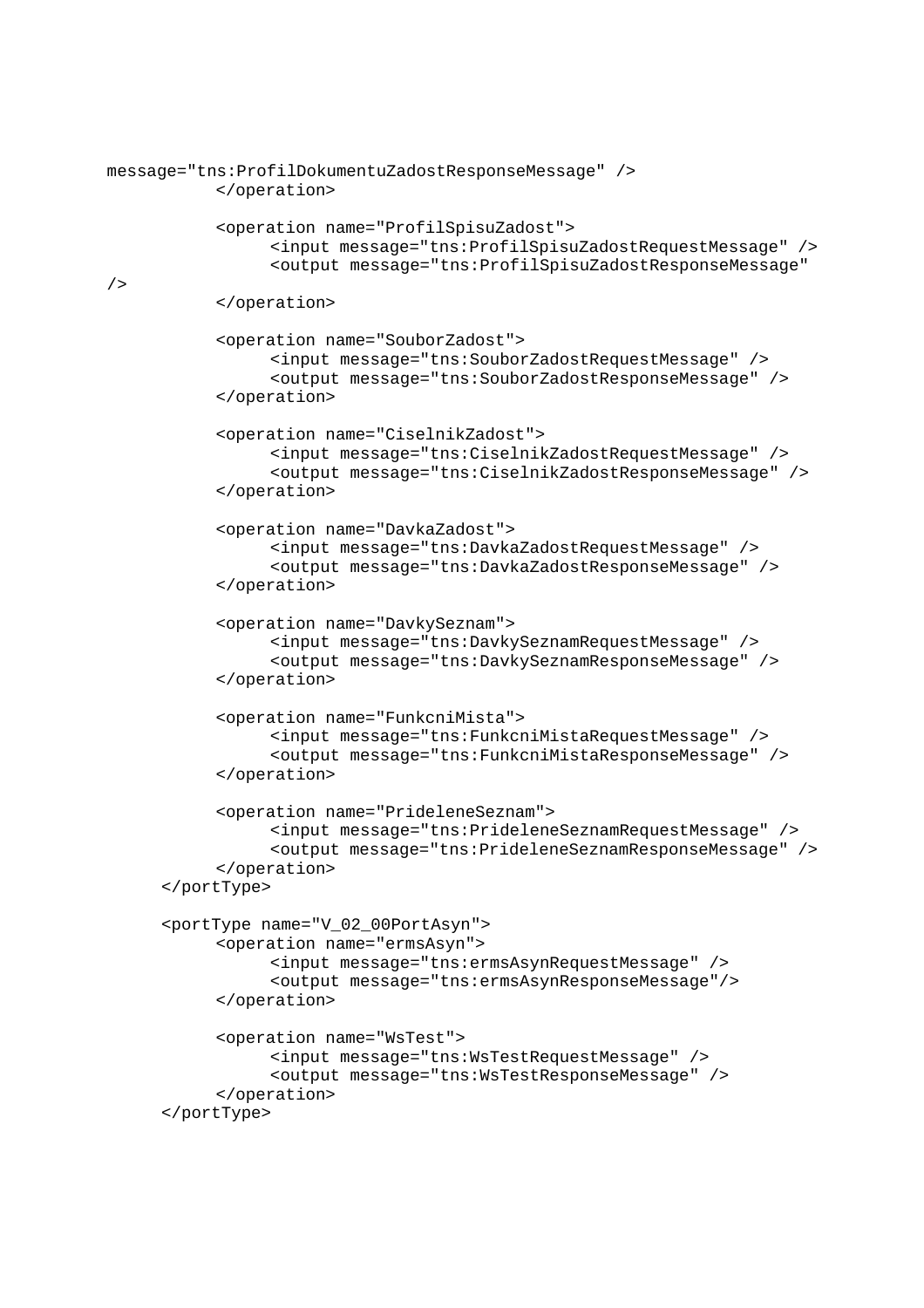```
 <binding name="V_02_00SoapBindingAsyn" type="tns:V_02_00PortAsyn"> 
             <soap:binding style="document" 
transport="http://schemas.xmlsoap.org/soap/http" />
             <operation name="ermsAsyn"> 
                   <soap:operation soapAction="ermsAsyn" /> 
                   <input> 
                         <soap:body use="literal" /> 
                   </input> 
                   <output> 
                         <soap:body use="literal" /> 
                   </output> 
             </operation> 
             <operation name="WsTest"> 
                   <soap:operation soapAction="WsTest" /> 
                   <input> 
                         <soap:body use="literal" /> 
                  </input> 
                   <output> 
                         <soap:body use="literal" /> 
                   </output> 
             </operation> 
      </binding> 
     < ! - - <binding name="ermsSoapBindingAsyn" type="tns:ermsPortAsyn"> 
             <soap:binding style="document" 
transport="http://schemas.xmlsoap.org/soap/http" />
             <operation name="ermsAsyn"> 
                   <soap:operation soapAction="ermsAsyn" /> 
                   <input> 
                         <soap:body use="literal" /> 
                   </input> 
             </operation> 
             <operation name="WsTest"> 
                  <soap:operation soapAction="WsTest" /> 
                   <input> 
                         <soap:body use="literal" /> 
                  </input> 
                   <output> 
                         <soap:body use="literal" /> 
                   </output> 
             </operation> 
      </binding> 
      --& <binding name="V_02_00SoapBindingSyn" type="tns:V_02_00PortSyn"> 
             <soap:binding style="document" 
transport="http://schemas.xmlsoap.org/soap/http" />
            <operation name="DokumentZalozeni"> 
                   <soap:operation soapAction="DokumentZalozeni" />
                   <input>
```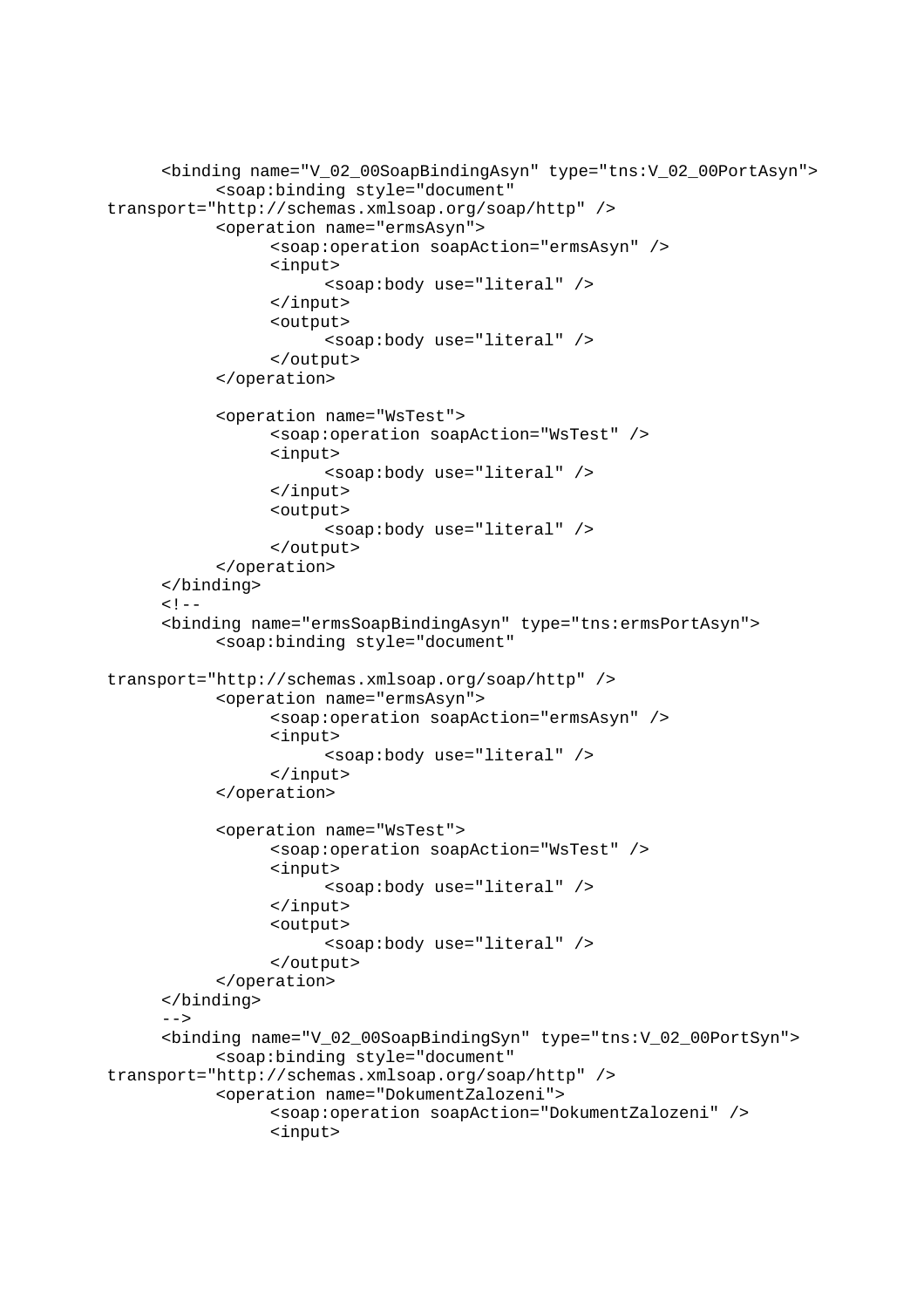```
 <soap:body use="literal" /> 
       </input> 
       <output> 
             <soap:body use="literal" /> 
       </output> 
 </operation> 
 <operation name="SpisZalozeni"> 
       <soap:operation soapAction="SpisZalozeni" /> 
       <input> 
             <soap:body use="literal" /> 
       </input> 
       <output> 
             <soap:body use="literal" /> 
       </output> 
 </operation> 
 <operation name="Udalosti"> 
       <soap:operation soapAction="Udalosti" /> 
       <input> 
             <soap:body use="literal" /> 
       </input> 
       <output> 
             <soap:body use="literal" /> 
       </output> 
 </operation> 
 <operation name="DokumentPostoupeniZadost"> 
       <soap:operation soapAction="DokumentPostoupeniZadost" 
       <input> 
             <soap:body use="literal" /> 
       </input> 
       <output> 
             <soap:body use="literal" /> 
       </output> 
 </operation> 
 <operation name="ProfilDokumentuZadost"> 
       <soap:operation soapAction="ProfilDokumentuZadost" /> 
       <input> 
             <soap:body use="literal" /> 
       </input> 
       <output> 
             <soap:body use="literal" /> 
       </output> 
 </operation> 
 <operation name="ProfilSpisuZadost"> 
       <soap:operation soapAction="ProfilSpisuZadost" /> 
       <input> 
             <soap:body use="literal" />
```

```
/
```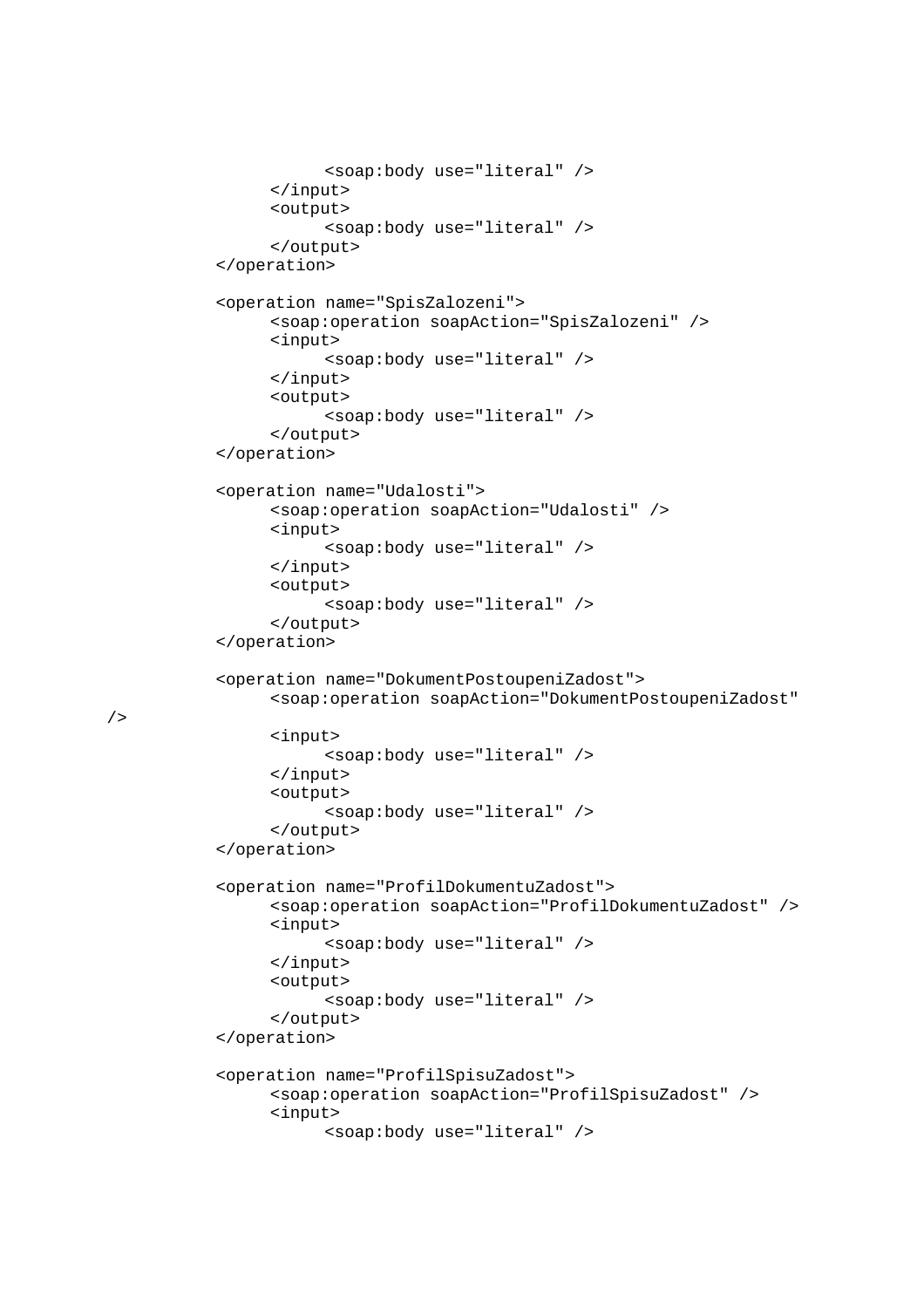```
 </input> 
       <output> 
             <soap:body use="literal" /> 
       </output> 
 </operation> 
 <operation name="SouborZadost"> 
       <soap:operation soapAction="SouborZadost" /> 
       <input> 
             <soap:body use="literal" /> 
       </input> 
       <output> 
             <soap:body use="literal" /> 
       </output> 
 </operation> 
 <operation name="CiselnikZadost"> 
       <soap:operation soapAction="CiselnikZadost" /> 
       <input> 
             <soap:body use="literal" /> 
       </input> 
       <output> 
             <soap:body use="literal" /> 
       </output> 
 </operation> 
 <operation name="FunkcniMista"> 
       <soap:operation soapAction="FunkcniMista" /> 
       <input> 
             <soap:body use="literal" /> 
       </input> 
       <output> 
             <soap:body use="literal" /> 
       </output> 
 </operation> 
 <operation name="DavkySeznam"> 
       <soap:operation soapAction="DavkySeznam" /> 
       <input> 
             <soap:body use="literal" /> 
       </input> 
       <output> 
             <soap:body use="literal" /> 
       </output> 
 </operation> 
 <operation name="DavkaZadost"> 
       <soap:operation soapAction="DavkaZadost" /> 
       <input> 
             <soap:body use="literal" /> 
       </input> 
       <output>
```